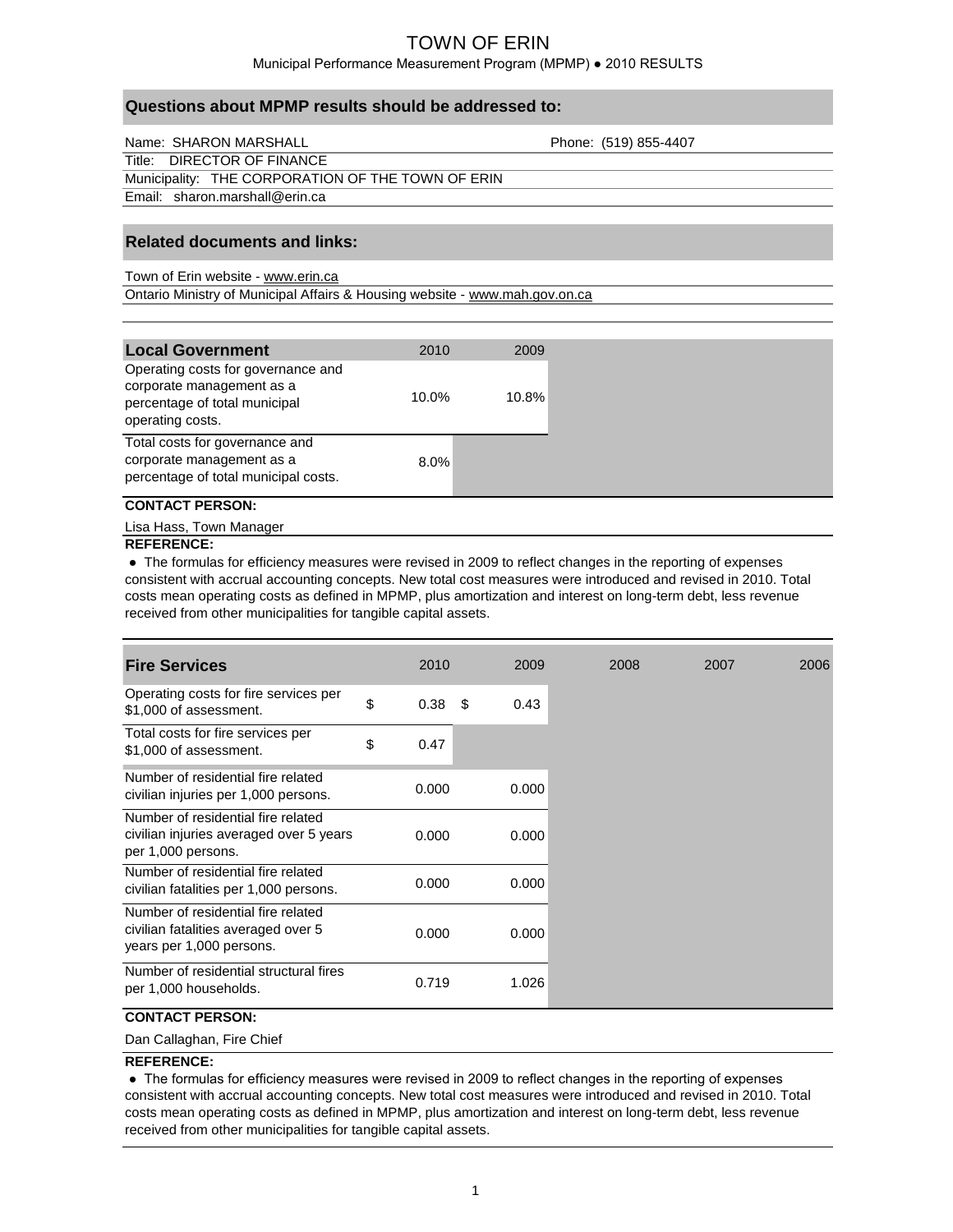#### Municipal Performance Measurement Program (MPMP) ● 2010 RESULTS

| <b>Roads</b>                                                                                                                              | 2010           | 2009           | 2008   | 2007   | 2006   |
|-------------------------------------------------------------------------------------------------------------------------------------------|----------------|----------------|--------|--------|--------|
| Operating costs for paved (hard top)<br>roads per lane kilometre. <sup>1</sup>                                                            | \$<br>2,011.50 |                |        |        |        |
| Total costs for paved (hard top) roads<br>per lane kilometre.                                                                             | \$<br>7,629.17 |                |        |        |        |
| Operating costs for unpaved (loose<br>top) roads per lane kilometre.                                                                      | \$<br>3,834.36 | \$<br>3,189.07 |        |        |        |
| Total costs for unpaved (loose top)<br>roads per lane kilometre.                                                                          | \$<br>4,639.22 |                |        |        |        |
| Operating costs for bridges and<br>culverts per square metre of surface<br>area.                                                          | \$<br>8.35     | \$<br>4.24     |        |        |        |
| Total costs for bridges and culverts<br>per square metre of surface area.                                                                 | \$<br>38.08    |                |        |        |        |
| Operating costs for winter<br>maintenance of roadways per lane<br>kilometre maintained in winter.                                         | \$<br>278.66   | \$<br>402.29   |        |        |        |
| Total costs for winter maintenance of<br>roadways per lane kilometre<br>maintained in winter.                                             | \$<br>278.66   |                |        |        |        |
| Percentage of paved lane kilometres<br>where the condition is rated as good<br>to very good. $2$                                          | 31.4%          | 30.9%          | 57.6%  | 9.7%   | 45.9%  |
| Percentage of bridges and culverts<br>where the condition is rated as good<br>to very good. <sup>3</sup>                                  | 25.0%          | 27.1%          |        |        |        |
| Percentage of winter events where<br>the response met or exceeded locally<br>determined municipal service levels<br>for road maintenance. | 100.0%         | 100.0%         | 100.0% | 100.0% | 100.0% |

#### **CONTACT PERSON:**

Larry VanWyck, Road Superintendent

#### **REFERENCE:**

 ● The formulas for efficiency measures were revised in 2009 to reflect changes in the reporting of expenses consistent with accrual accounting concepts. New total cost measures were introduced and revised in 2010. Total costs mean operating costs as defined in MPMP, plus amortization and interest on long-term debt, less revenue received from other municipalities for tangible capital assets.

 $\bullet$ <sup>1</sup> The formulas for efficiency measures for paved roads were revised in 2010 to net out revenue received from utilities for utility cut repairs.

• <sup>2</sup> Pavement condition is rated using a Pavement Condition Index (PCI) such as the Index used by the Ontario Good Roads Association (OGRA) or the Ministry of Transportation's Roads Inventory Management System (RIMS).

 $\bullet$   $3$  A bridge or culvert is rated in good to very good condition if distress to the primary components is minimal, requiring only maintenance. Primary components are the main load carrying components of the structure, including the deck, beams, girders, abutments, foundations, etc.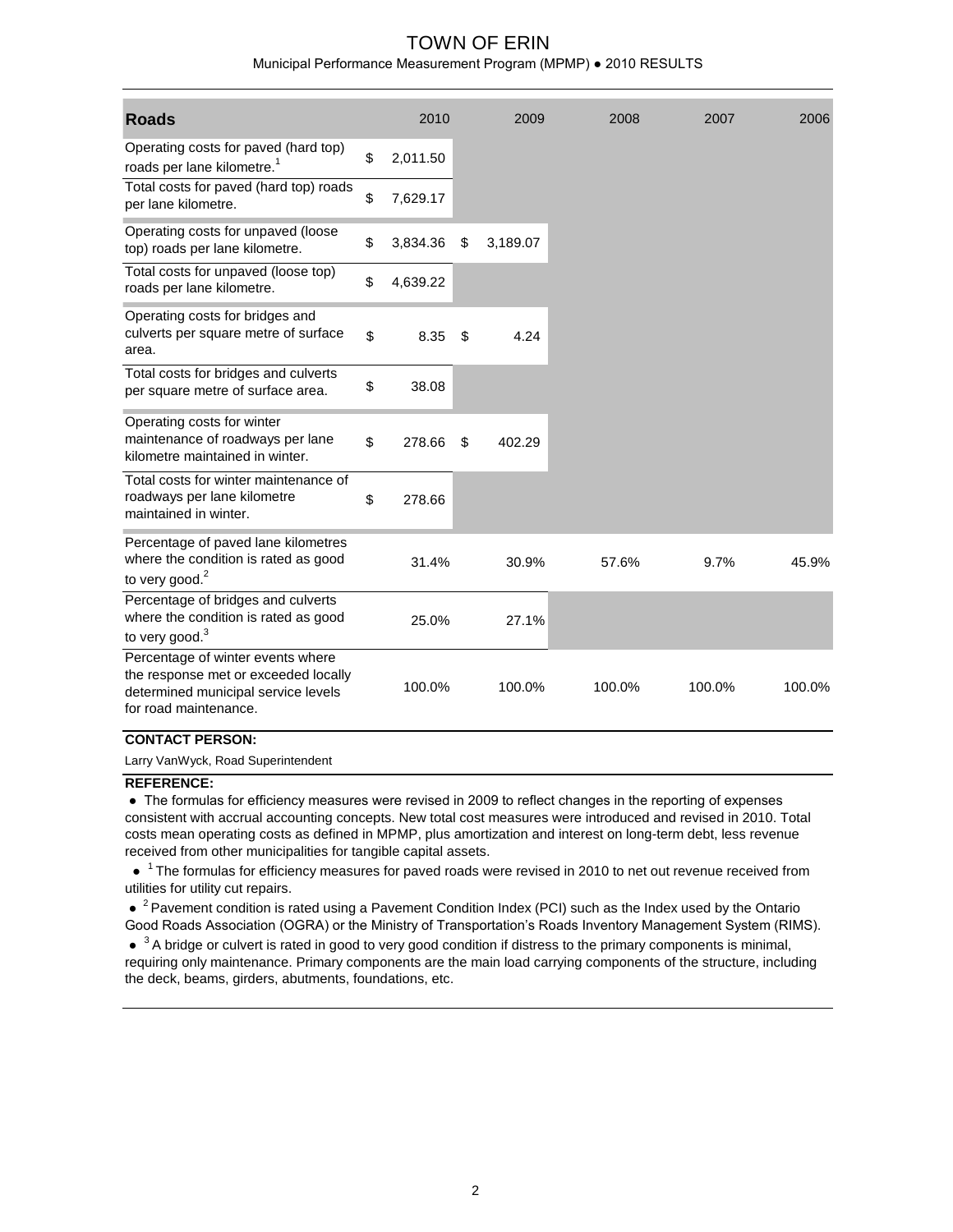Municipal Performance Measurement Program (MPMP) ● 2010 RESULTS

| <b>Drinking Water</b>                                                                                                                                       | 2010            | 2009           | 2008   | 2007   | 2006   |
|-------------------------------------------------------------------------------------------------------------------------------------------------------------|-----------------|----------------|--------|--------|--------|
| Operating costs for the treatment of<br>drinking water per megalitre.                                                                                       | \$<br>1,258.27  | \$<br>1,665.29 |        |        |        |
| Total costs for the treatment of<br>drinking water per megalitre.                                                                                           | \$<br>1,577.67  |                |        |        |        |
| Operating costs for the distribution/<br>transmission of drinking water per<br>kilometre of water distribution pipe.                                        | \$<br>11,139.21 | \$<br>9.267.41 |        |        |        |
| Total costs for the distribution/<br>transmission of drinking water per<br>kilometre of water distribution pipe.                                            | \$<br>14,932.91 |                |        |        |        |
| Operating costs for the treatment and<br>distribution/transmission of drinking<br>water per megalitre (integrated<br>system).                               | \$<br>1,999.92  | \$<br>2,387.47 |        |        |        |
| Total costs for the treatment and<br>distribution/transmission of drinking<br>water per megalitre (integrated<br>system).                                   | \$<br>2,571.91  |                |        |        |        |
| Weighted number of days when a boil<br>water advisory issued by the medical<br>officer of health, applicable to a<br>municipal water supply, was in effect. | 0.0000          | 0.0000         | 0.0000 | 0.0000 | 0.0000 |
| Number of water main breaks per 100<br>kilometres of water distribution pipe in<br>a year.<br><b>CONTACT PERSON:</b>                                        | 9.09            | 6.25           | 12.50  | 6.25   | 12.50  |
|                                                                                                                                                             |                 |                |        |        |        |

Frank Smedley, Water Superintendent

## **REFERENCE:**

 ● The formulas for efficiency measures were revised in 2009 to reflect changes in the reporting of expenses consistent with accrual accounting concepts. New total cost measures were introduced and revised in 2010. Total costs mean operating costs as defined in MPMP, plus amortization and interest on long-term debt, less revenue received from other municipalities for tangible capital assets.